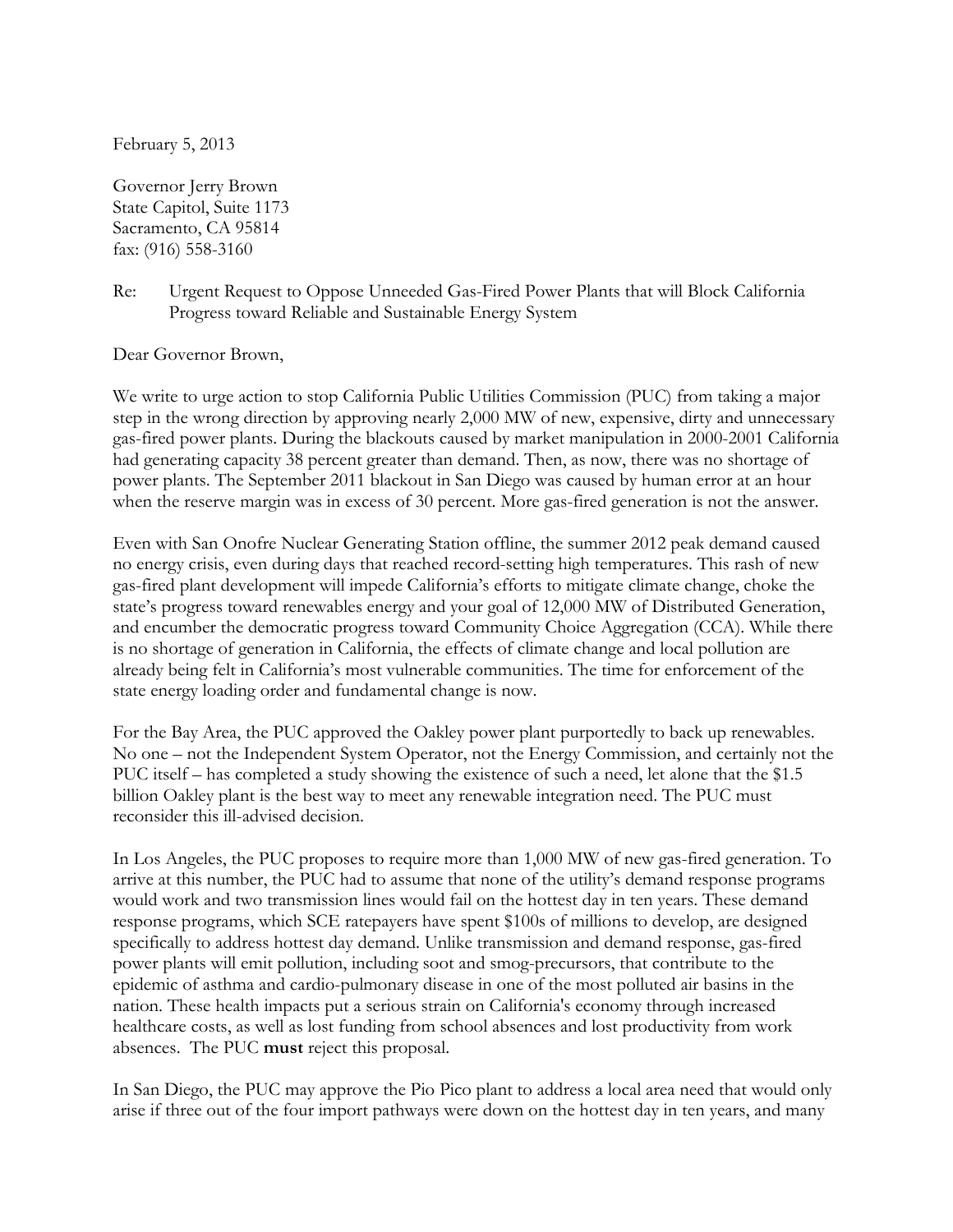Governor Jerry Brown February 5, 2013 Page 2

of the State's preferred resource programs fail. Although this need would arise in the San Diego local area, the plant would be located many miles away, and the power produced may not even be deliverable to the need. The PUC must reject this proposal.

California is already building thousands of megawatts of gas-fired plants, in addition to those mentioned above, despite having an extraordinarily large reserve margin. There is no danger that the lights will go out if the PUC rejects the Oakley plant, the Pio Pico plant and the 1,000 MW of proposed gas-fired generation in LA. By contrast, communities in these areas that desire to pursue CCA will have to pay for these outlandishly expensive new plants as part of their exit fees. Approval of these plants would erect additional barriers to the already-difficult CCA formation process. Approval would also ensure that California will not attain its climate goals; deprive residents of clean energy jobs, and leave the state with a fragile, unsustainable energy system and stranded assets for which we, ratepayers, will pay billions of dollars.

We respectfully urge you to communicate your disagreement with approval of Oakley, Pio Pico, and a mandatory additional 1,000 new MWs in the L.A. area. It is time to mandate that the state energy agencies enforce the Loading Order to protect us from the dangerous and expensive emissions from fossil fuel facilities. Doing so will not precipitate any generation shortage, but would do much to advance the renewable energy goals you have articulated—goals we, and the thousands of Californians we represent, support and share.

Sincerely,

Strela Cervas, Coordinator, California Environmental Justice Alliance

Bill Gallegos, Executive Director, Communities for a Better Environment

Diane Takvorian, Executive Director, Environmental Health Coalition

Penny Newman, Executive Director, Center for Community Action & Environmental Justice

Miya Yoshitani, Associate Director, Asian Pacific Environmental Network

Antonio Diaz, Executive Director, People Organizing to Demand Environmental & Economic Rights

Caroline Farrell, Executive Director, Center on Race, Poverty, and the Environment

Kathryn Phillips, Director, Sierra Club

Megan Baehrens, Executive Director, San Diego Coastkeeper

Sara Kent, Policy Director, Coastal Environmental Rights Foundation

Van K. Collinsworth, M.A., Resource Analyst, Executive Director, Preserve Wild Santee